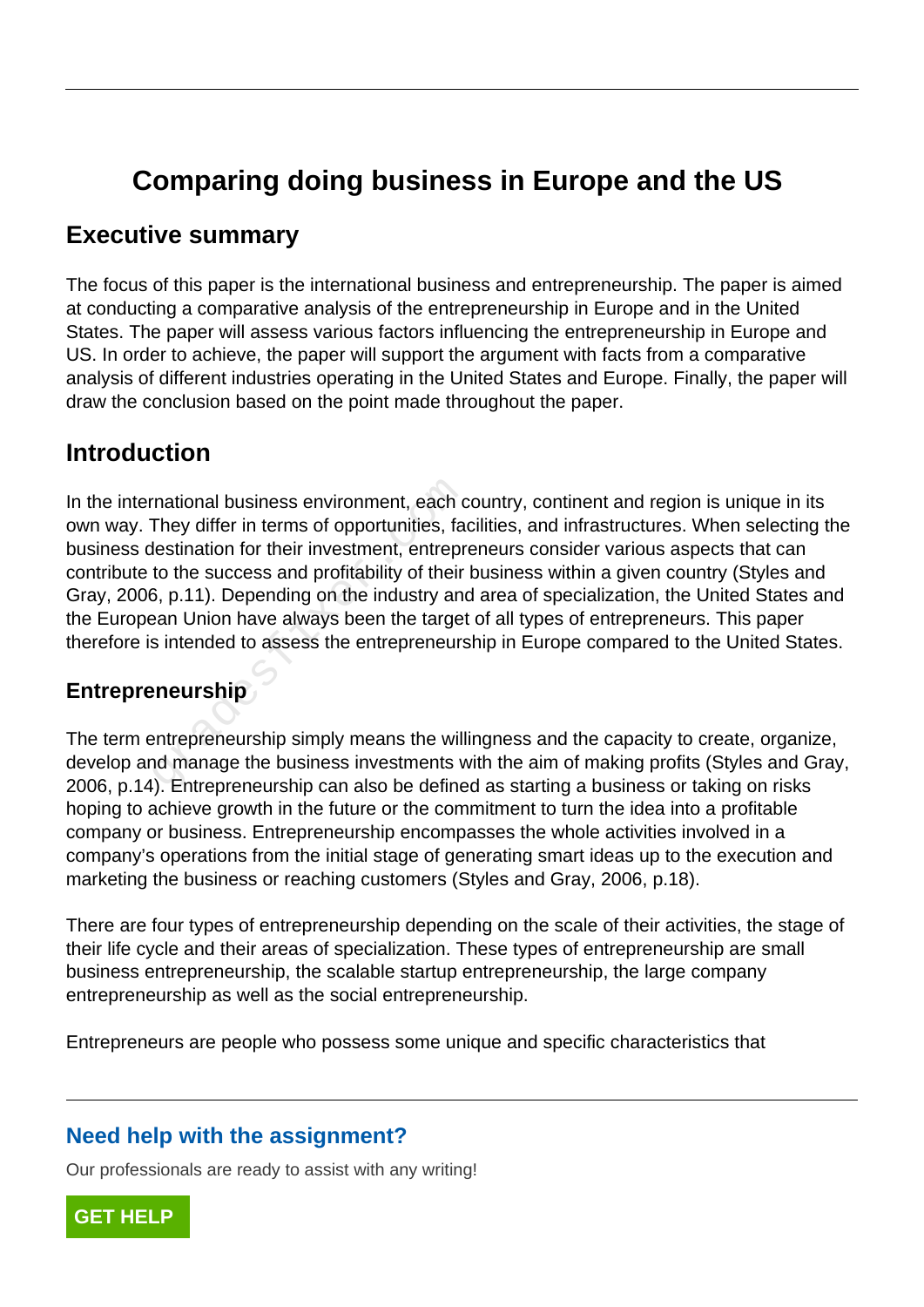differentiate them from other people (Ahmadkhani et al., 2013, p.8). These characteristics include the creativity, innovation, perseverance, and risk taking. In addition, entrepreneurs are people who see problems as opportunities, and while other people are complaining, they seek solutions (Dahl strand and Stevenson, 2010, p.19). This means that entrepreneurs are risks takers and they have the ability to look into the future. For instance, entrepreneurs are people who are able to see the potential in things that seem to be valueless (Ahmadkhani et al., 2013, p.22). They therefore venture into the future without the fear of the uncertainty.

#### **What does it take to become an entrepreneur in the US and Europe – obstacles and incentives**

Becoming a successful entrepreneur is a great task as it involves a number of factors that range from the personal and individual skills and capabilities up to the industrial and business environment factors (Cumming and Li, 2013, p.5). In order to understand what it takes to become an entrepreneur in the United States and Europe, it is important to understand each on the individual level by seeking to describe the obstacles and incentives of entrepreneurship.

## **Entrepreneurship in the US**

## **Motivation**

Being the world's powerful economy, the United States offers unlimited opportunities and motivation to entrepreneurship (Bjerke, 2007, p.20). For example, operating in the US economy offers entrepreneurs access to the most mature venture-capital industry. In addition, the United States has enormous resources in terms of qualified and skilled human capital as well as other natural resources that are needed for business (Cumming and Li, 2013, p.9). This country is advanced in various areas of business such as the entrepreneurial culture, the business infrastructures as well as financial sector (Johnson, 2004, p.7). This facilitates the effectiveness of business transactions and enhances the financial security of entrepreneurs (Bjerke, 2007, p.24). The business environment in the US provides entrepreneurs with sufficient freedom on their business operations and the ability to run their business in ways that favour them. It is also important to mention the strong relationship between the business industries with the US universities (Cumming and Li, 2013, p.21). This enhances the access to the most recent innovation and it is logical to say that the US universities are the economic engine of this country. ual level by seeking to describe the obs<br>
" **eneurship in the US**<br> **on**<br>
world's powerful economy, the United S<br>
to entrepreneurship (Bjerke, 2007, p.2<br>
epreneurs access to the most mature v<br>
is enormous resources in terms

The facilities offered to entrepreneurs in the United States attract thousands of entrepreneurs from around the world to invest in the country (Bjerke, 2007, p.29). For example, the US is the hub of more advanced technologies. Moreover, the immigration policy of the United States

### **Need help with the assignment?**

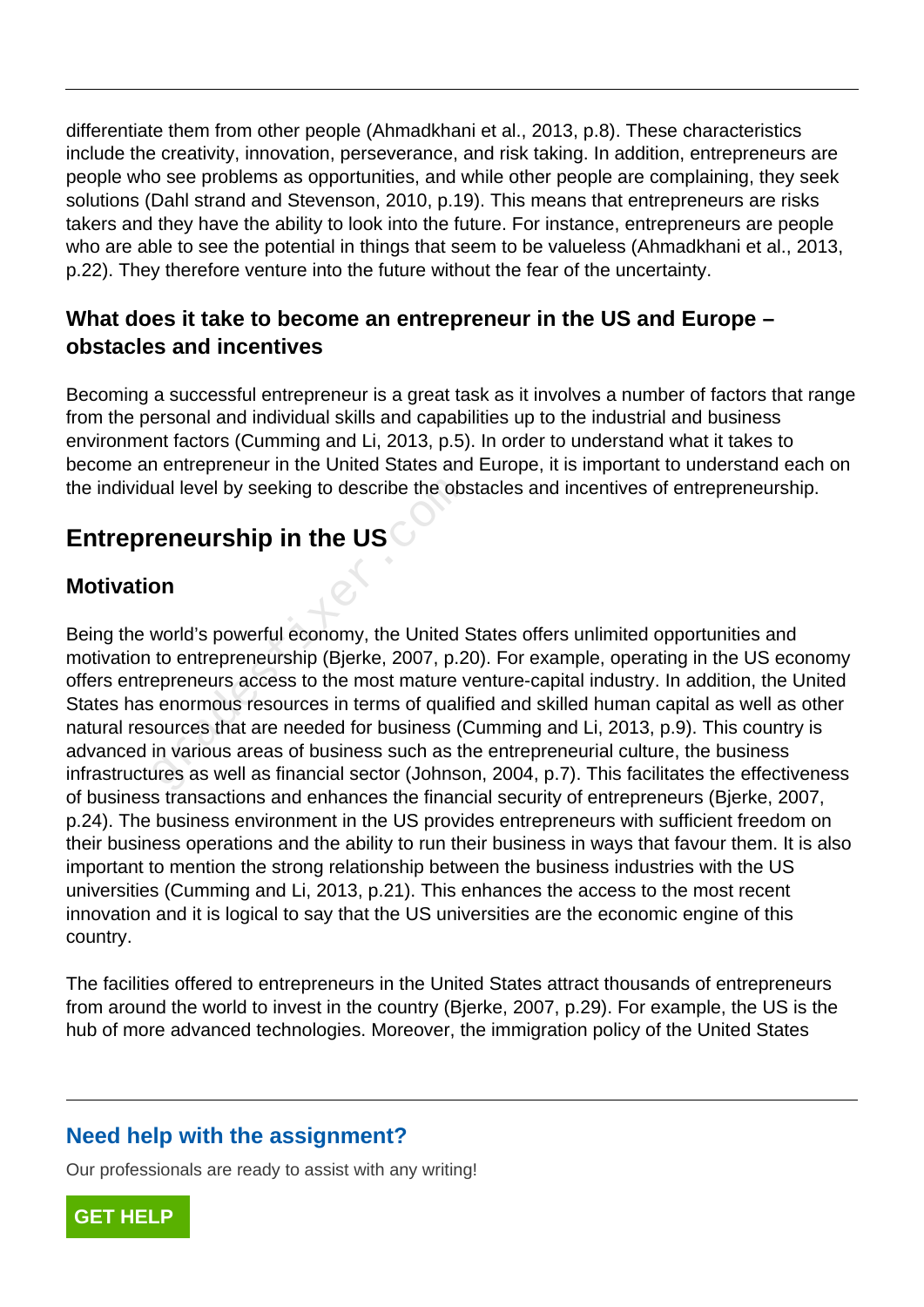encourages entrepreneurship in many ways since it brings new talents, new minds and new innovations from around the world to the US (Johnson, 2004, p.13).

#### **Limitations of entrepreneurship in the United States**

Even though the United States is a country of immense opportunities for entrepreneurship as aforementioned, there are also some drawbacks that reduce and affect the possibility of becoming successful entrepreneurs in the country (Ogbolu, Singh and Wilbon, 2015, p.35). These limitations include the cost of labour, the higher taxes, and the operating costs that are extremely high in the US compared to other countries. The higher level of competition is another big challenge that entrepreneurs are faced with in the United States (Zahra et al., 2009, p.16). The competition is a threat to entrepreneurs most particularly startups or small business that have limited resources and experience in the industry. This impairs their profitability in many ways and can result in the closure of business (Zahra et al., 2009, p.20). Other limitations are requirements related to the protection of the environment and corporate social responsibility. In the US , the trending issues of green business is changing the business environment as they are forcing companies and business people to introduce new ways of conducting their operations taking into consideration the effect of their activities on the environment (Saha and Darnton, 2005, p.54). This increases the cost of doing business in the US and it has a great role to play in the demand for products or services offered by the company to its customers. ie trending issues of green business is<br>i companies and business people to interaction that<br>itaking into consideration the effect of 1<br>005, p.54). This increases the cost of of<br>the demand for products or services off<br>**eneu** 

## **Entrepreneurship in Europe**

### **Motivation/incentives**

Entrepreneurship is one of the major contributors to the European economy. The entrepreneurs in Europe are motivated by numerous opportunities and business environment that favour entrepreneurship. Various member countries of the European Union introduced motivation based policies for the entrepreneurial economy. In addition, there is a wide market of products or services in Europe that is available for all types of products (Corbetta, Minichilli and Salvato, 2013, p.20). The purchasing power of the population and the growing economy are factors influencing the entrepreneurship in Europe. There are many business opportunities in Europe that influence and attract many entrepreneurs from around the world. From the cultural industry up to the foodstuffs business opportunities, there is no doubt that the European market is one of the most promising places for successful entrepreneurship (Smallbone and Welter, 2012, p.15). The Business environment in Europe offers security for the business and there are enough infrastructures for different types of business sectors. Various policies introduced and implemented by the governments contribute significantly in protecting the interest of entrepreneurs in Europe (Corbetta, Minichilli and Salvato, 2013, p.24). It is also important to mention that there availability of highly skilled and qualified workforce enhances the possibility

## **Need help with the assignment?**

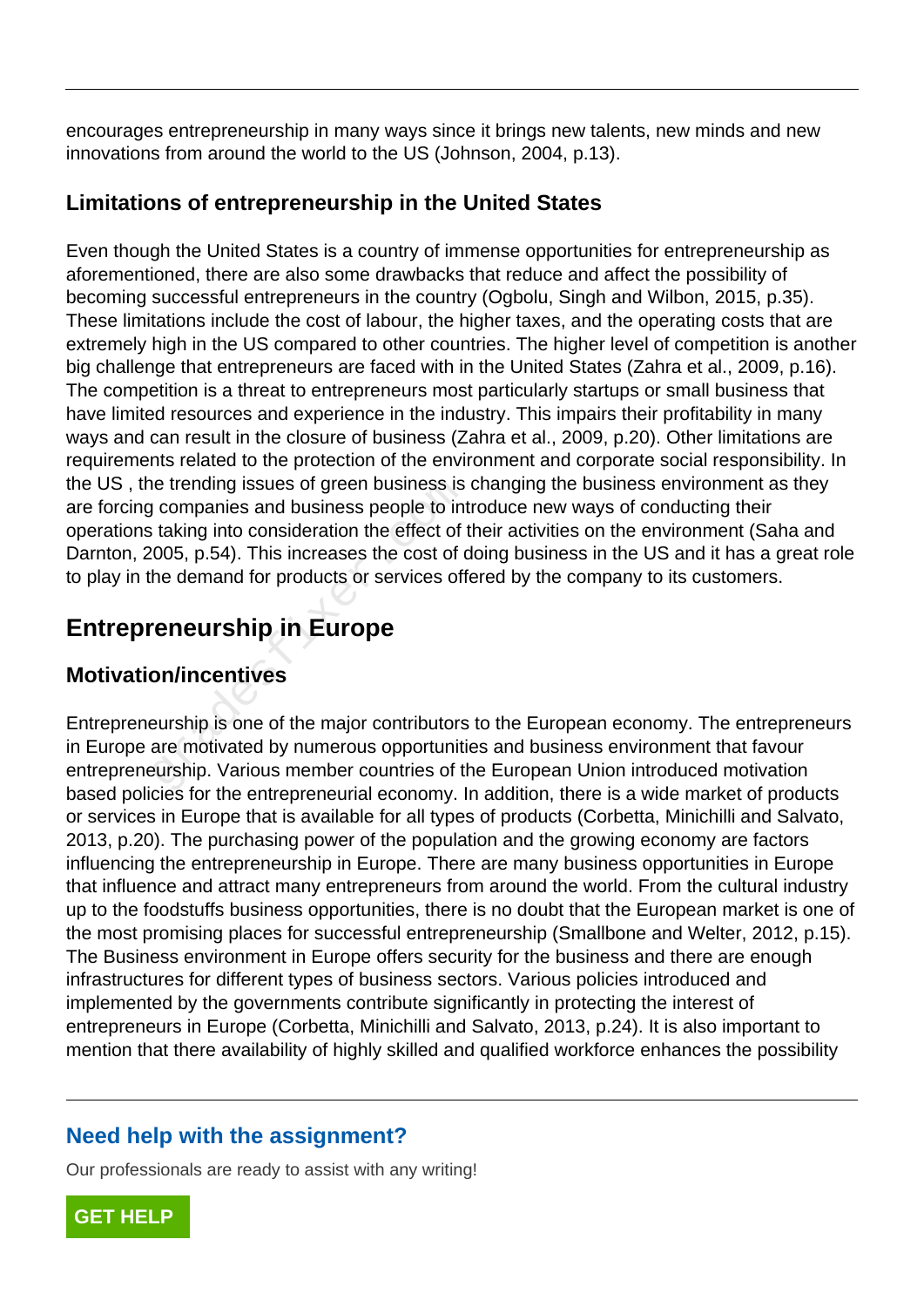of doing business in Europe.

#### **Limitations of entrepreneurship in Europe**

Some of the limitations to entrepreneurs in Europe include the declining economy, the aging population, the international business policy and the operating costs (Smallbone and Welter, 2012, p.17). In the European economy, it is not easy for startups to survive due to a number of reasons. Just like in the United States, the cost of operating in Europe is quite high and the requirements of starting a business are challenging. This can be a limitation to small entrepreneurs who have no sufficient capital to meet those requirements in terms of standards needed and other legal requirements. Furthermore, the costs of labour are extremely high in Europe and therefore it takes huge capitals for entrepreneurs to attract qualified employees (Corbetta, Minichilli and Salvato, 2013, p.28). It is important to note that due to the level of technology in Europe, the technical assistance is key to the successful entrepreneurship. On the other hand, the competition in European business environment is high. Even though this can enhance the quality of services and products offered by companies in Europe, it can put a lot of pressure on companies, especially when competing on prices (Smallbone and Welter, 2012, p.18). Therefore, companies that have no strong business portfolio may not survive which might be a limitation to entrepreneurship in Europe. ce the quality of services and products<br>sure on companies, especially when co<br>i). Therefore, companies that have no s<br>i limitation to entrepreneurship in Europ<br>**:udy analysis: A comparative<br>ted States and Europe**<br>**urope**<br>s

## **Case study analysis: A comparative analysis between Start-ups in the United States and Europe**

#### **US vs Europe**

Before talking about the difference between industries on both sides there are some key points to consider. There is a big difference between the US Startups and Europe Startups. This is intended to demonstrate the most attractive place for entrepreneurship between the United States and Europe since access to funds is one of the major challenges of Startups (Duong, 2016, para.1). From the investors' perspective, there exist three key differences between US and Europe star-ups.

### **Funding**

Compared to the US startups, the new entrepreneurs in Europe have the ability to raise money than those in the United States. This is due to the fact that Europe has a great number of angels who are willing to invest in start-up unlike in the United States where entrepreneurs are struggling to raise funds or have limited funds (Duong, 2016, para.2). For example, there are different start-up capitals in Tel Aviv, London, and Berlin that possess a remarkable network of

#### **Need help with the assignment?**

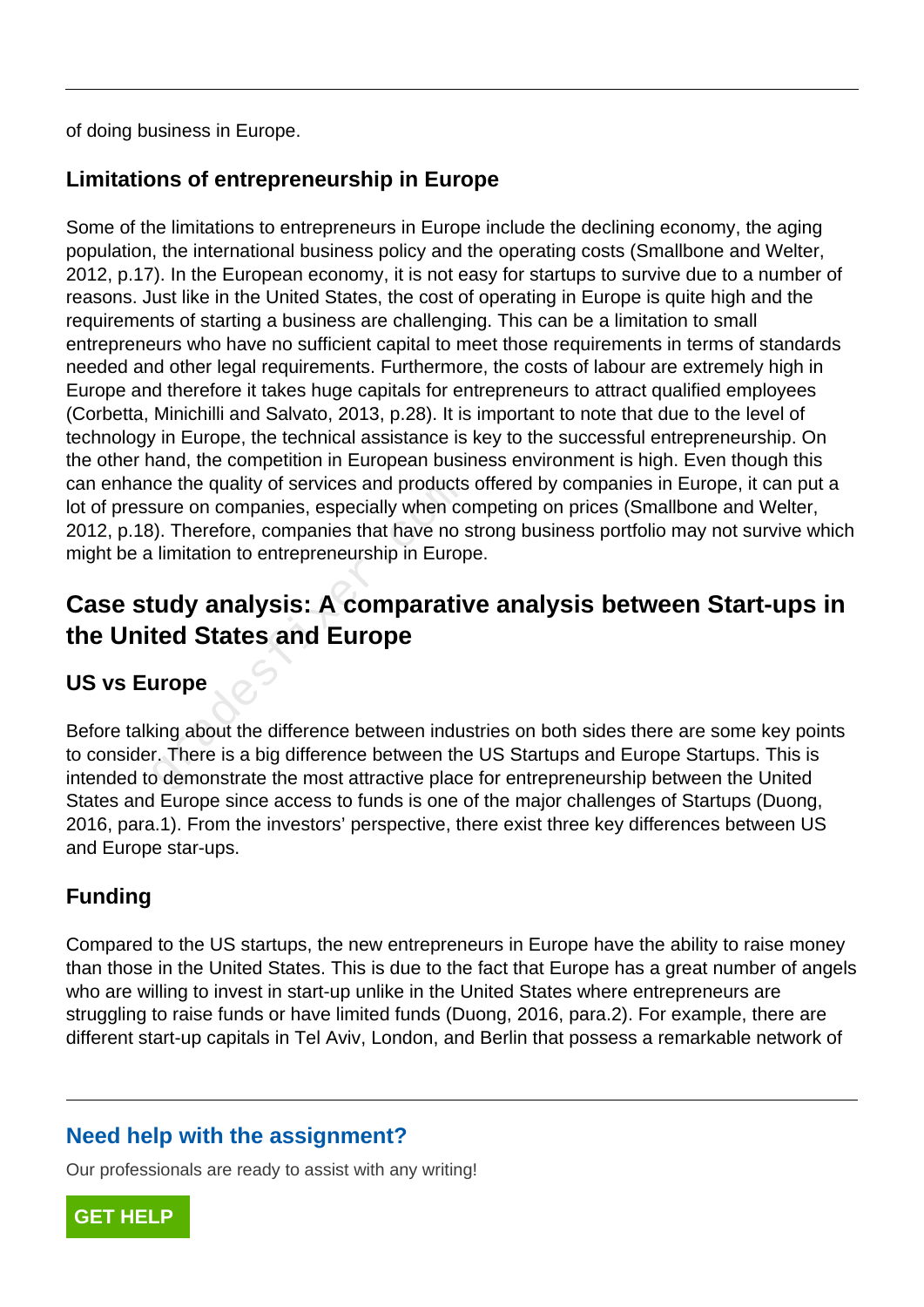important players for a startup community. This explains that startups in Europe have many opportunities than startups in the United States.

#### **Revenue First Vs. Growth first**

Unlike in Europe where it is easier to source funds for startups, the United States is the best in financing the growth stage (Zahra et al., 2009, p.18). There are significant venture capitals for the growth stage of companies in the United States than in Europe. This is due to the fact that the United States is a giant market and companies require enough resources to compete. Therefore, investors are willing to invest in these small enterprises in their growth stage hoping that they may grow and become global companies (Duong, 2016, para.4). Different reports revealed that European investors focus on revenue than growth which makes it challenging for startups to get venture capitals for growth stage. This gives the US Startups the competitive advantages to dominate the global industry and to penetrate the market with ease.

#### **Sequential Go-to-Market strategy**

Another factor that contributes to the growth of entrepreneurship in the United States than in Europe is the nature and the characteristics of the market. For example, the US market is one unique market that is easy to operate in, unlike the European market that is characterized by diversity. This diversity contributes to the slower growth speed of new businesses in Europe. Startups are faced with the necessity to build up partnerships in different countries as well as the need to translate products into several languages used in different countries of Europe is a big challenge compared to US startups (Duong, 2016, para.5). This means that in Europe, it is not easy or possible to access all countries at the same time through social networks or any other platform. Startups in Europe are also faced with the challenges of penetrating new geographic markets as it requires them to have a new experience, adapting products to the markets as well as forming partnerships (Zahra et al., 2009, p.126). These are the main differences between US startups and the European startups. In fact, the reason for slower growth pace of European startups is that there are no venture capitals for growth stage. In addition, the market structures are quite different that challenges and drawbacks in the European markets may hinder the development and growth of the startups (Duong, 2016, para.6). As a result, the fear of uncertainty in Europe leads the venture capitals to consider the revenue first than growth whereas on the other hand, the US investors are quite optimistic on the future growth and profitability than in the present and they are ready to take possible risks in taking the startup to the next step. ial Go-to-Market strategy<br>ctor that contributes to the growth of er<br>the nature and the characteristics of the<br>rket that is easy to operate in, unlike the<br>his diversity contributes to the slower<br>re faced with the necessity

## **The automobile industry Europe Vs US**

#### **Need help with the assignment?**

Our professionals are ready to assist with any writing!

**[GET HELP](https://my.gradesfixer.com/order?utm_campaign=pdf_sample)**